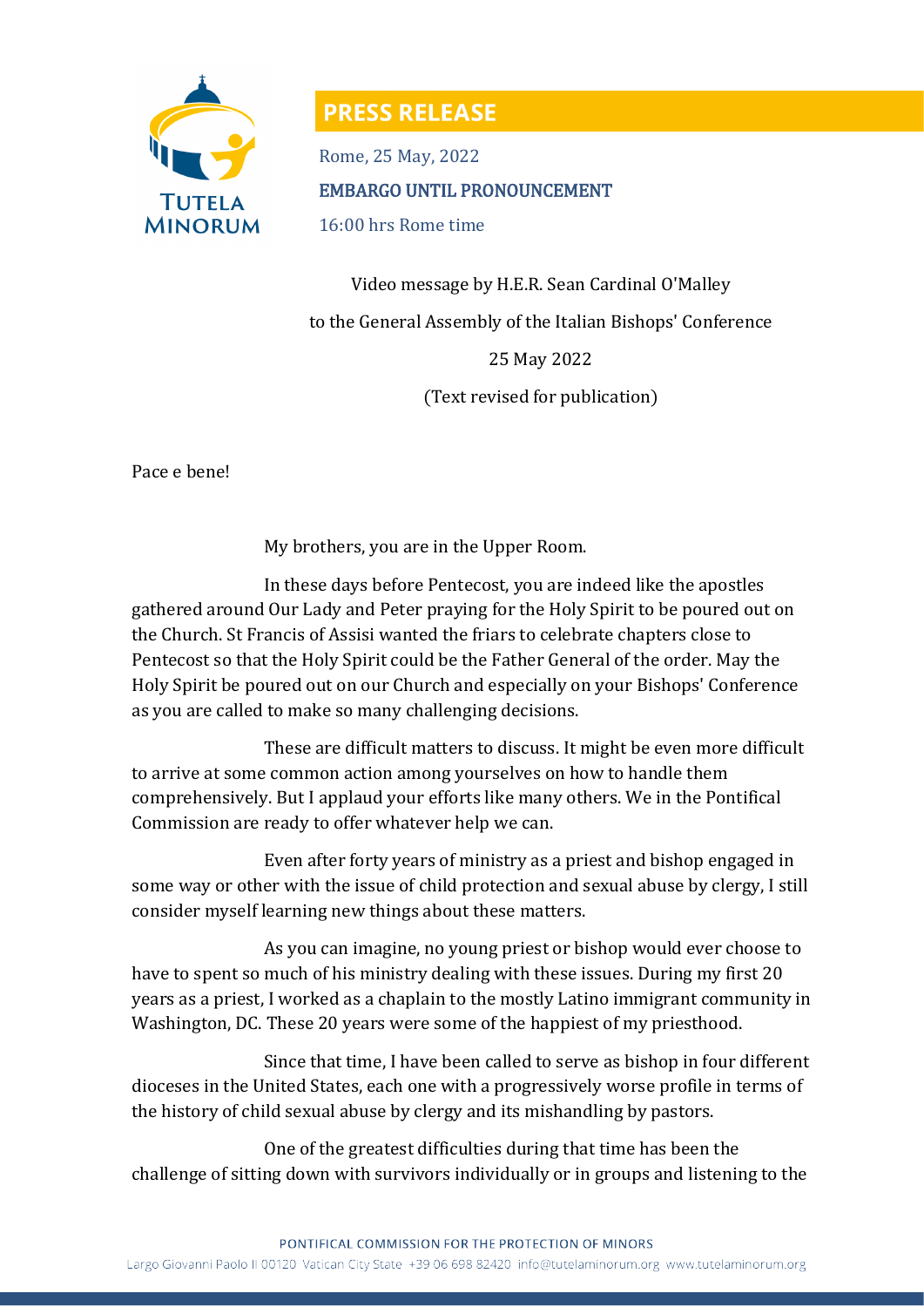stories of abuse. As I am sure you know, it can be heart-stopping to hear firsthand the experience of sexual abuse by a member of the clergy. It can be especially difficult when the person is remembering the abuse that might have taken place many years ago. But when they sit there and open their hearts, for them it might seem like it happened only yesterday.

I had the honor of arranging meetings of survivors with Emeritus Pope Benedict XVI as well as with Pope Francis, both of whom have undertaken a mostly hidden ministry of mercy in the way they have constantly reached out to survivors.

Of course, the pain and incomprehensible wickedness revealed in those periods of testimony can quickly give way to expressions of anger by survivors at the Church and her leadership. At times the demands of survivors can be so overwhelming, that it can lead to frustration and further anger by survivors. Sometimes, and perhaps rightly so, it seems there is no adequate steps we can take to make things rights for those who have been abused. It is perhaps the most difficult part of being a pastor: knowing that our listening and our efforts at healing and justice will likely fall short of what survivors are looking for. It's a sober reminder that ultimately only God's grace can make whole what sin has broken.

I remember one story when I was bishop in Fall River, in Massachusetts. The diocese decided to organize a listening session with those angry at the way the Church had dealt with accusations of abuse in the past. We had received a lot of angry letters and calls about the history of abuse in the diocese especially in light of some very difficult cases of abuse.

I remember driving to the pastoral center where the meeting was taking place with one of the married deacons from the diocese. During the journey, the deacon knew that I was a little preoccupied about the upcoming meeting because I was silent the whole way. As we arrived we could see that there were many other cars in the parking lot and the hall seemed to be full. As I got out of the car, the deacon said to me: Don't worry, bishop, I will keep the engine running.

And to this day I remember that meeting very well. It was contentious and full of disappointment and anger not only about the sexual abuse perpetrated by some priests, but about the way it had been handled; the way people had been ignored in their suffering and the way the history had been erased. It was one of many meetings that I have taken part in over the years.

I have come to appreciate some fundamental insights because of all this. We have nothing to fear by telling the truth. The truth will set us free. Acknowledging people's stories of abuse, listening to survivors and committing to working together is not easy, but I can tell you after 40 years that it is the only way.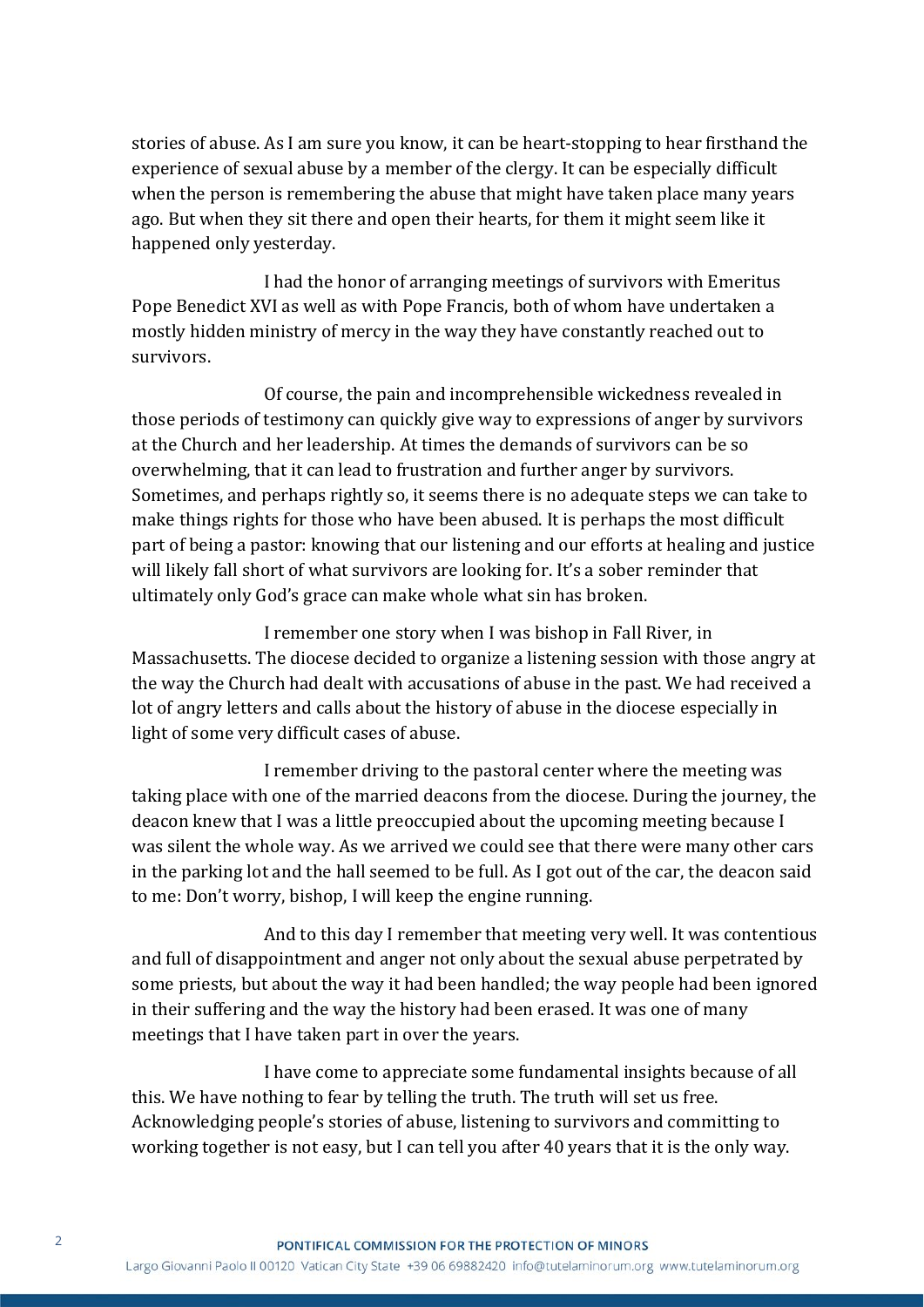Papa Montini was correct when he said that the Church is an expert in humanity. In this way, we can surely find ways to embrace the human lives that have been broken by the painful reality of abuse in our Church. This work of listening, healing and justice is being asked of us since it belongs to the fundamental ministry of a priest and pastor: to welcome people and to be instruments of God's grace for those who have been hurt by life, even when that hurt comes from within our own ranks. One of the strongest desires of the human heart is to feel safe. Our people want to feel safe in our Church and that means they want to be strengthened in their faith by their pastors.

And here I would like to say two things that might be helpful in your discussions.

The reality is that we will be judged on our response to the abuse crisis in the Church. We need a pastoral conversion that includes the following:

- 1. An effective pastoral care of victims;
- 2. Clear guidance (and vigilance) on training courses for staff in the

diocese;

- 3. Adequate and accurate screening;
- 4. Removal of perpetrators of abuse;
- 5. Cooperation with civil authorities;

6. Careful assessment of the risks existing for priests guilty of abuse (for themselves and the community) once they have been reduced to the lay state;

7. Public verification of the protocols in place so that people know the policies are working. An audit and report on the implementation of the policies is very useful.

The good news is that where effective policies are adopted and effectively implemented, the number of cases is dramatically reduced.

The biggest obstacle to this pastoral conversion is the tendency among us to immediately defend the Church from those who appear to attack the Church for its mistakes and demand what can seem like unreasonable changes. Of course, defending the Church may seem a natural reaction especially for bishops who have been charged with protecting the flock and the Church to which they belong. Pope Francis has spoken about this tendency often and has spoken about the need to err on the side of welcome and to not become too defensive.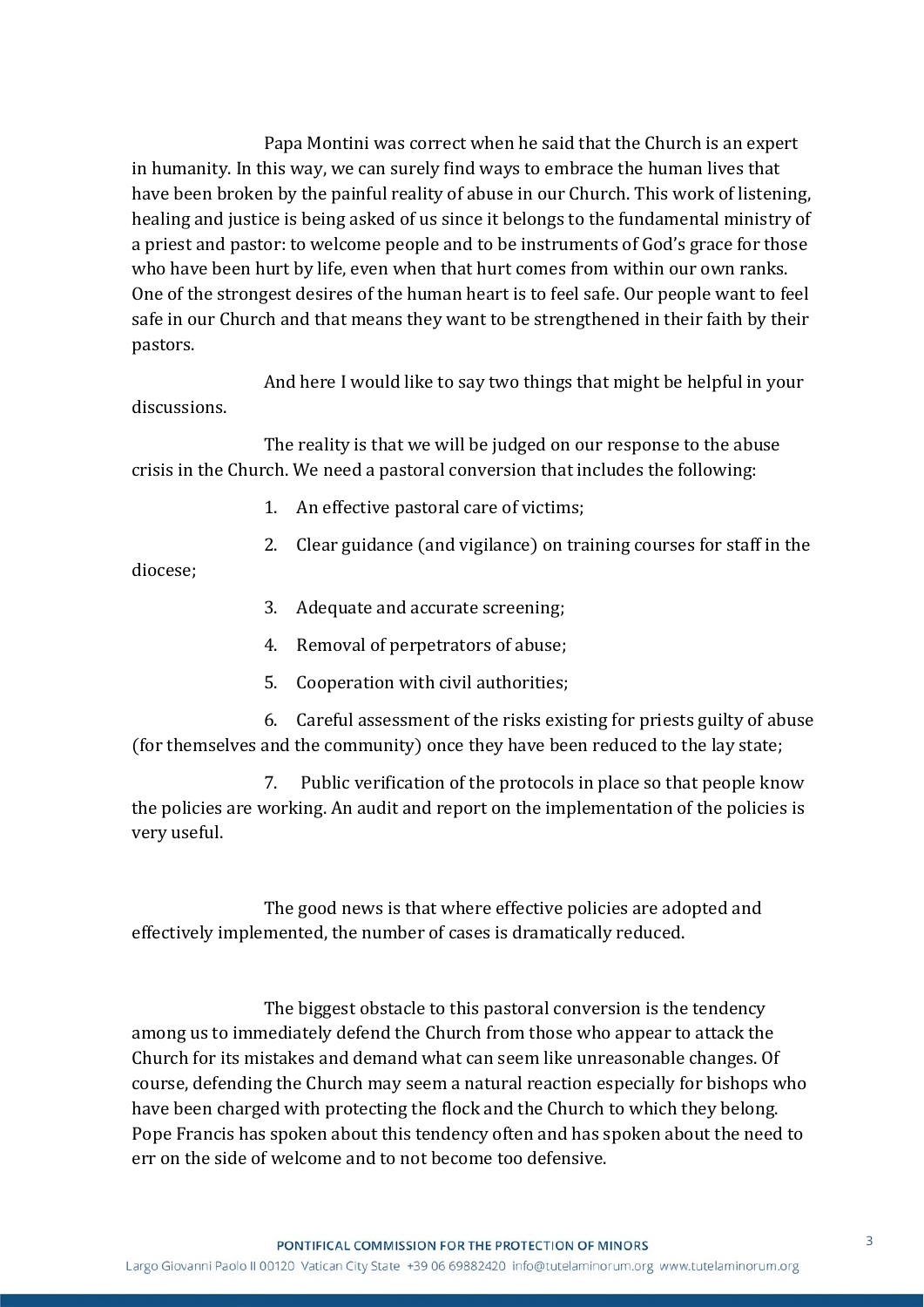Indeed, our Holy Father has described the Church as a field hospital, tending to those who have been broken and wounded by the world. I would simply add that the scourge of sexual abuse within the Church can be likened to a something that one gets while you are in the hospital. No-one in the hospital –especially the management of the hospital---wants to admit that you got sick in the place where you are supposed to get well. I think this might account for why it is difficult to accept and respond collectively to the reality of historical abuse in our Church.

Another point I'd like to make relates to how credibility can be assured and strengthened in our Church. Recently, Pope Francis asked the Commission to prepare a report on all the efforts being made to keep children and vulnerable persons safe in our Church. There can be no doubt that the Church is one of the principal global trainers of good practices around the protection of minors. In the United States over the last twenty years, I cannot think of a single entity that has trained as many people in good safeguarding practices as the Catholic Church. This story also needs to be highlighted. And this witness to good practice that will be seen in the Commission's annual report to the Holy Father will, according to Pope Francis, help rebuild credibility between clergy and the people. The Pope has said: "Without that progress, the faithful will continue to lose trust in their pastors, and preaching and witnessing to the Gospel will become increasingly difficult." More than a defense of the institution or a legal requirement imposed on the Church, good practice and good reporting help prepares the ground for the Good News.

As you chart the way forward, the history of abuse in our Church will come into the light more and more. This has been a normal process in every country where we have seen this happen. But telling the truth about what happened is not the same as making a judgment on what happened in the past especially about who made mistakes or who was also caught in an imperfect situation. Pope Francis has spoken about the need for an appropriate hermeneutic so that we don't judge the realities of the past with the criteria of today. Sexual abuse has always been wrong, for sure. But how pastors have dealt with these accusations, while inadequate in some cases, should not be seen through the lens of what we know today.

Let us not be afraid of accepting the wrong that has been done to many of our brothers and sisters. But let us also be careful not to rush to judgment on those who dealt with those realities as best they could. Hindsight can be a very cruel judge. Where people failed in their duties, steps to hold them accountable should be made. But in all of this sifting through the past, there should be merciful treatment of everyone involved.

During the life of the Commission, we have seen the reality of abuse of children –especially from the past --- unfold in more and more parts of our Church and our world. No part of our world is exempt from dealing with these issues. Given the depth and the experience of the Church in Italy, I believe you have a unique